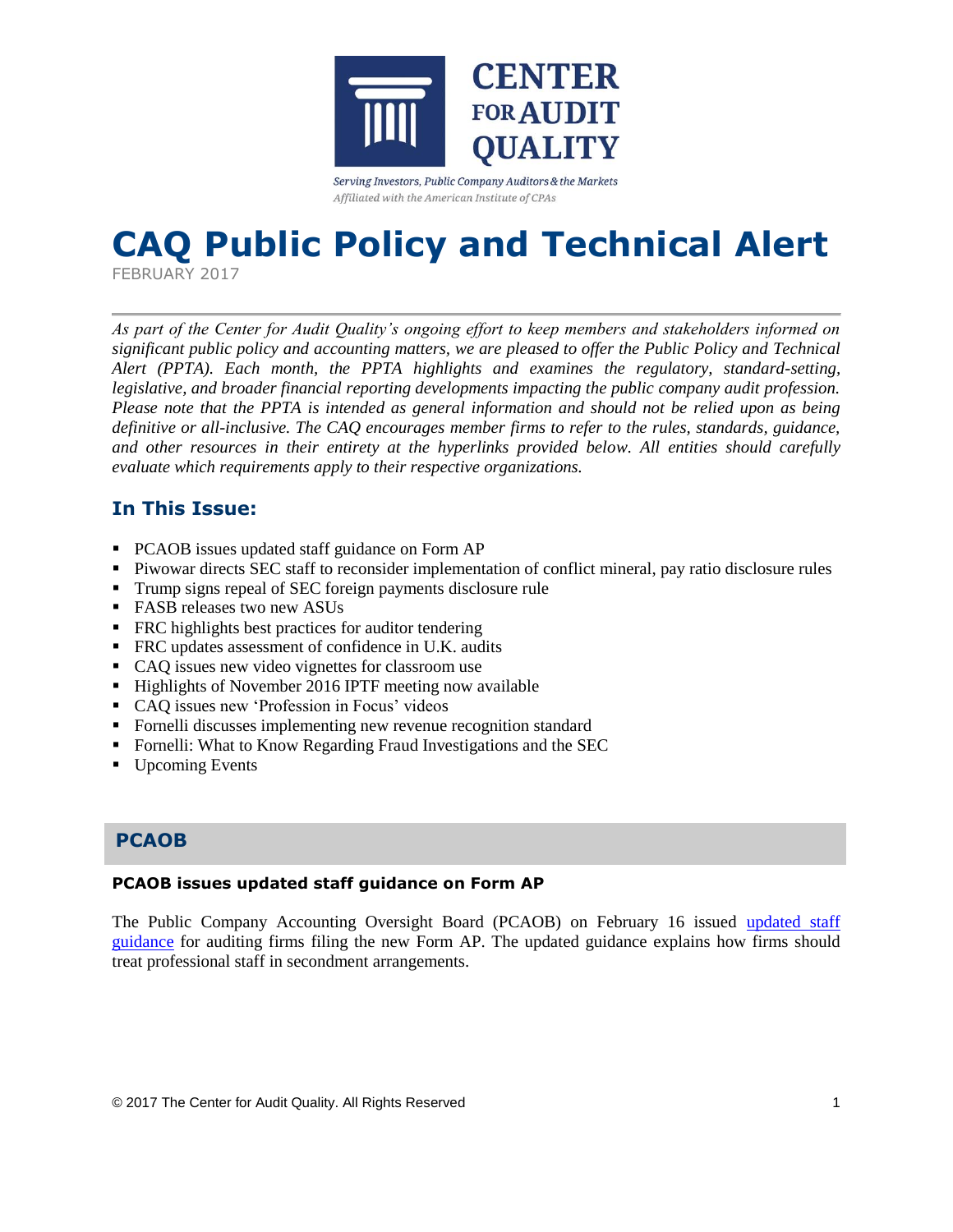### **SEC**

#### **Piwowar directs SEC staff to reconsider implementation of conflict mineral, pay ratio disclosure rules**

In January, Acting Securities and Exchange Commission (SEC) Chairman Michael Piwowar directed the staff to reconsider implementation of the SEC's conflict mineral and pay ratio disclosure rules.

**Conflict Minerals Rule.** On January 31 Piwowar [directed](https://www.sec.gov/corpfin/statement-on-sec-commission-conflict-minerals-rule.html) the staff to reconsider whether the guidance on the conflict minerals rule is still appropriate and whether any additional relief is appropriate. Piwowar also invited interested parties to submit comments.

"The disclosure requirements have caused a de facto boycott of minerals from portions of Africa, with effects far beyond the Congo-adjacent region," Piwowar said in a [statement.](https://www.sec.gov/news/statement/reconsideration-of-conflict-minerals-rule-implementation.html) "Legitimate mining operators are facing such onerous costs to comply with the rule that they are being put out of business. It is also unclear that the rule has in fact resulted in any reduction in the power and control of armed gangs or eased the human suffering by many innocent men, women, and children in the Congo and surrounding areas. Moreover, the withdrawal from the region may undermine U.S. national security interests by creating a vacuum filled by those with less benign interests."

Pay Ratio Disclosure Rule. On February 6 Piwowar [directed](https://www.sec.gov/news/statement/reconsideration-of-pay-ratio-rule-implementation.html) SEC staff to reconsider implementation of the [pay ratio disclosure rule](https://www.sec.gov/rules/final/2015/33-9877.pdf) adopted in August 2015 to implement Section 953(b) of the Dodd-Frank Act. The rule requires a public company to disclose the ratio of the median of the annual total compensation of all employees to the annual total compensation of the chief executive officer. Piwowar also invited public input on any unexpected challenges that issuers have experienced as they prepare for compliance with the rule and whether relief is needed.

"Based on comments received during the rulemaking process," Piwowar [stated,](https://www.sec.gov/news/statement/reconsideration-of-pay-ratio-rule-implementation.html) "the Commission delayed compliance for companies until their first fiscal year beginning on or after January 1, 2017. Issuers are now actively engaged in the implementation and testing of systems and controls designed to collect and process the information necessary for compliance. However, it is my understanding that some issuers have begun to encounter unanticipated compliance difficulties that may hinder them in meeting the reporting deadline."

Piwowar encourages the public to submit input on any unexpected challenges that issuers have experienced as they prepare for compliance with the rule and whether relief is needed. Comments are requested to be submitted within the next 45 days. Piwowar has also directed the staff to reconsider the implementation of the rule based on comments submitted and to determine as promptly as possible whether additional guidance or relief may be appropriate.

#### **Trump signs repeal of SEC foreign payments disclosure rule**

President Donald Trump on February 14 signed a [joint House and Senate resolution](https://www.congress.gov/bill/115th-congress/house-joint-resolution/41/text) repealing the SEC's [Rule 13q-1](https://www.sec.gov/rules/final/2016/34-78167.pdf) requiring oil, gas and mining companies to annually disclose payments made to a foreign government or the U.S. Federal Government for the commercial development of oil, natural gas and/or minerals. The joint resolution does not repeal Section 1504 of the Dodd-Frank Act, which mandates that the SEC issue such a rule.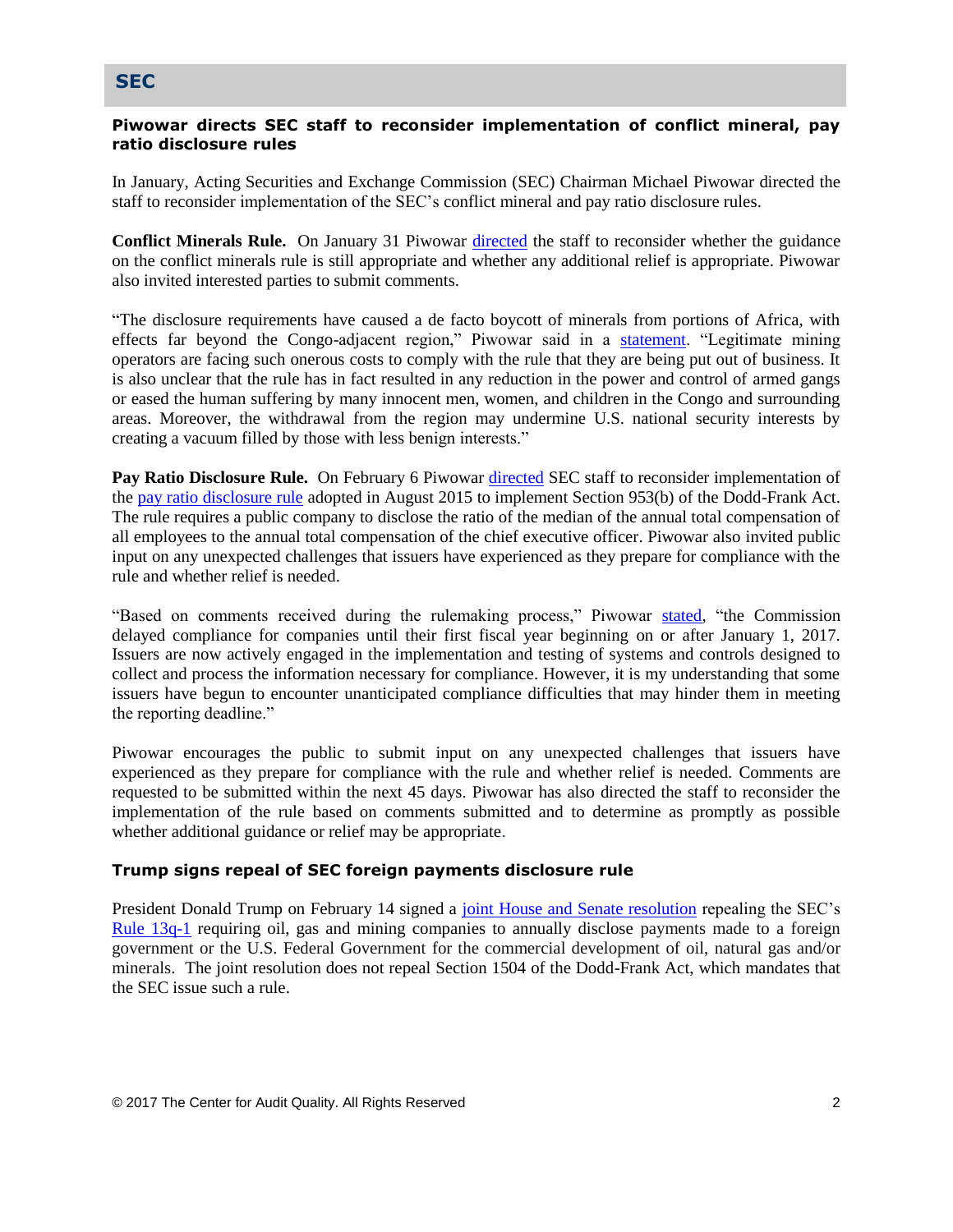## **FASB**

#### **FASB releases two new ASUs**

In February, the Financial Accounting Standards Board (FASB) released two new Accounting Standards Updates (ASUs):

 ASU 2017-05, *Other Income – [Gains and Losses from the Derecognition of Nonfinancial Assets](http://www.fasb.org/jsp/FASB/Document_C/DocumentPage?cid=1176168837607&acceptedDisclaimer=true)  [\(Subtopic 610-20\): Clarifying the Scope of Asset Derecognition Guidance and Accounting for Partial](http://www.fasb.org/jsp/FASB/Document_C/DocumentPage?cid=1176168837607&acceptedDisclaimer=true)  [Sales of Nonfinancial Assets](http://www.fasb.org/jsp/FASB/Document_C/DocumentPage?cid=1176168837607&acceptedDisclaimer=true)*

Issued on February 22, the ASU clarifies that a financial asset is within the scope of Subtopic 610-20 if it meets the definition of an in substance nonfinancial asset. The ASU defines the term "in substance nonfinancial asset," in part, as a financial asset promised to a counterparty in a contract if substantially all of the fair value of the assets (recognized and unrecognized) that are promised to the counterparty in the contract is concentrated in nonfinancial assets. The ASU also clarifies that nonfinancial assets within the scope of Subtopic 610-20 may include nonfinancial assets transferred within a legal entity to a counterparty.

For public entities, the amendments are effective for annual reporting periods beginning after December 15, 2017, including interim reporting periods within that reporting period. Public entities may apply the guidance earlier but only as of annual reporting periods beginning after December 15, 2016, including interim reporting periods within that reporting period.

For all other entities, the amendments in this ASU are effective for annual reporting periods beginning after December 15, 2018, and interim reporting periods within annual reporting periods beginning after December 15, 2019.

 ASU 2017-06, *[Plan Accounting: Defined Benefit Pension Plans \(Topic 960\), Defined Contribution](http://www.fasb.org/jsp/FASB/Document_C/DocumentPage?cid=1176168847131&acceptedDisclaimer=true)  [Pension Plans \(Topic 962\), Health and Welfare Benefit Plans \(Topic 965\): Employee Benefit Plan](http://www.fasb.org/jsp/FASB/Document_C/DocumentPage?cid=1176168847131&acceptedDisclaimer=true)  Master Trust Reporting* [\(a consensus of the FASB Emerging Issues Task Force\)](http://www.fasb.org/jsp/FASB/Document_C/DocumentPage?cid=1176168847131&acceptedDisclaimer=true)

Issued on February 27, this ASU relates primarily to the reporting by an employee benefit plan (a plan) for its interest in a master trust. The ASU clarifies presentation requirements for a plan's interest in a master trust and requires more detailed disclosures of the plan's interest in the master trust. The ASU also eliminates a redundancy relating to 401(h) account disclosures.

The ASU is effective for fiscal years beginning after December 15, 2018. Early adoption is permitted.

## **International**

#### **FRC highlights best practices for auditor tendering**

The U.K. Financial Reporting Council (FRC) on February 7 published [best practices](https://www.frc.org.uk/Our-Work/Publications/Audit-Quality-Review/Audit-Tenders-notes-on-best-practice.aspx) highlighting how audit committees can approach the process of retendering and rotation of auditors to get the best outcome. The best practices are based on experiences of audit tenders since the requirement was first introduced into the U.K. Corporate Governance Code in 2012. The practices discussed include, among others: timing of a tender, which firms to invite to tender, balancing professional services, investor engagement, getting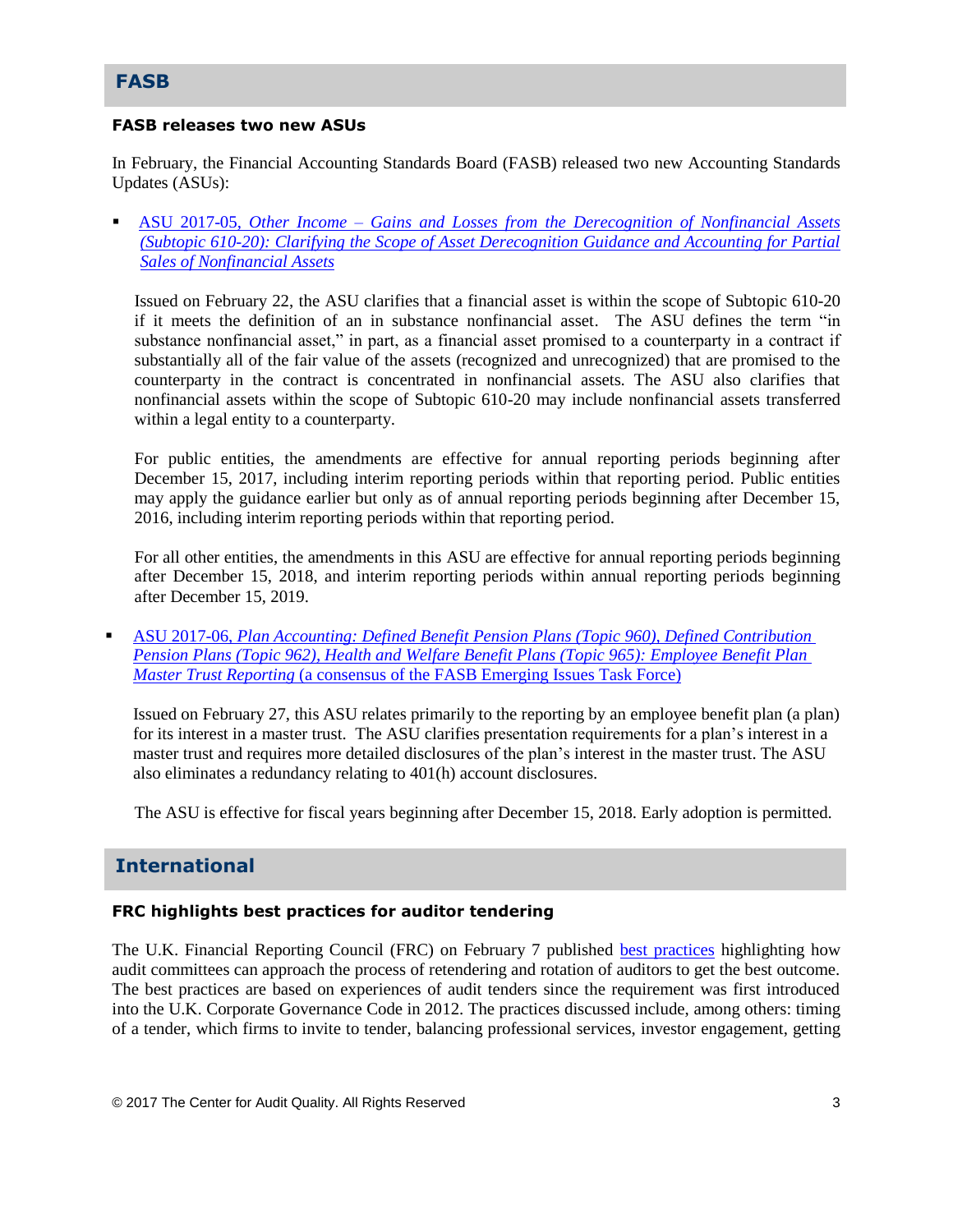the right audit team, and decision-making approaches. Additional information regarding the best practices can be found in the [press release](https://www.frc.org.uk/News-and-Events/FRC-Press/Press/2017/February/Audit-tendering-helps-improve-audit-confidence.aspx) on the FRC website.

#### **FRC updates assessment of confidence in U.K. audits**

The FRC on February 14 published an [update](https://frc.org.uk/Our-Work/Publications/FRC-Board/Developments-in-Audit-%E2%80%93-February-2017-update.pdf) to its *Development in Audit* report, which the FRC released in July 2016 to provide background on the continuous improvements and drivers of confidence in the financial statement audit. The update's key findings include those relating to auditor independence and the relationship between audit quality and firm culture, tendering developments, auditor skepticism, root cause analysis and data analytic tools. Additional information regarding the update can be found in the [press release](https://www.frc.org.uk/News-and-Events/FRC-Press/Press/2017/February/Strong-audit-firm-governance-and-leadership-necess.aspx) on the FRC website.

# **CAQ Updates**

#### **CAQ issues new video vignettes for classroom use**

The Center for Audit Quality (CAQ) on February 17 posted on its website two [new video vignettes](http://caq.informz.net/z/cjUucD9taT02MzIyNzg0JnA9MSZ1PTEwNzg3NDUyODMmbGk9NDEzNjk3NzE/index.html) for classroom use that provide insights into the types of conversations that occur between audit team members, auditors and preparers. In this latest set of vignettes, an audit team's substantive testing has detected an error in a prepaid insurance account. The videos depict discussions that an audit team might have around the design of the control over the account, how it was operationalized, and why the control failed to detect the error.

This is the second set of videos in a series that the CAQ is developing for audit educators. The first illustrated types of discussions between auditors and preparers around management review controls of a goodwill impairment, highlighting communications and interviewing techniques, professional skepticism, and how to navigate conversations on difficult and sensitive issues.

To help facilitate robust classroom discussion, the CAQ also provides accounting and auditing professors with a set of teaching notes for the vignettes. The [registration form for the teaching notes](http://caq.informz.net/z/cjUucD9taT02MzM2NTE0JnA9MSZ1PTEwNzg3NDUxNjAmbGk9NDE0ODc2NDA/index.html) can be found on the CAQ's website.

#### **Highlights of November 2016 IPTF meeting now available**

The CAQ posted on its website [highlights](http://www.thecaq.org/november-2016-iptf-joint-meeting-highlights) from the November 17, 2016 meeting of the International Practices Task Force (IPTF). The IPTF is a task force of the CAQ's SEC Regulations Committee.The issues discussed during the meeting include:

- Monitoring inflation in certain countries, including: Ukraine, South Sudan, Sudan, Venezuela, Islamic Republic of Iran, Malawi, Argentina, Suriname, and Angola;
- Transition questions related to IFRS 16, *Leases;*
- Use of pre-acquisition and post-acquisition periods to satisfy S-X Rule 3-05 requirements for other than initial registration statements
- Significant equity investee financial statements under S-X Rule 3-09; and
- Use of IFRS XBRL taxonomy by FPIs.

The next IPTF meeting has been scheduled for May 16, 2017.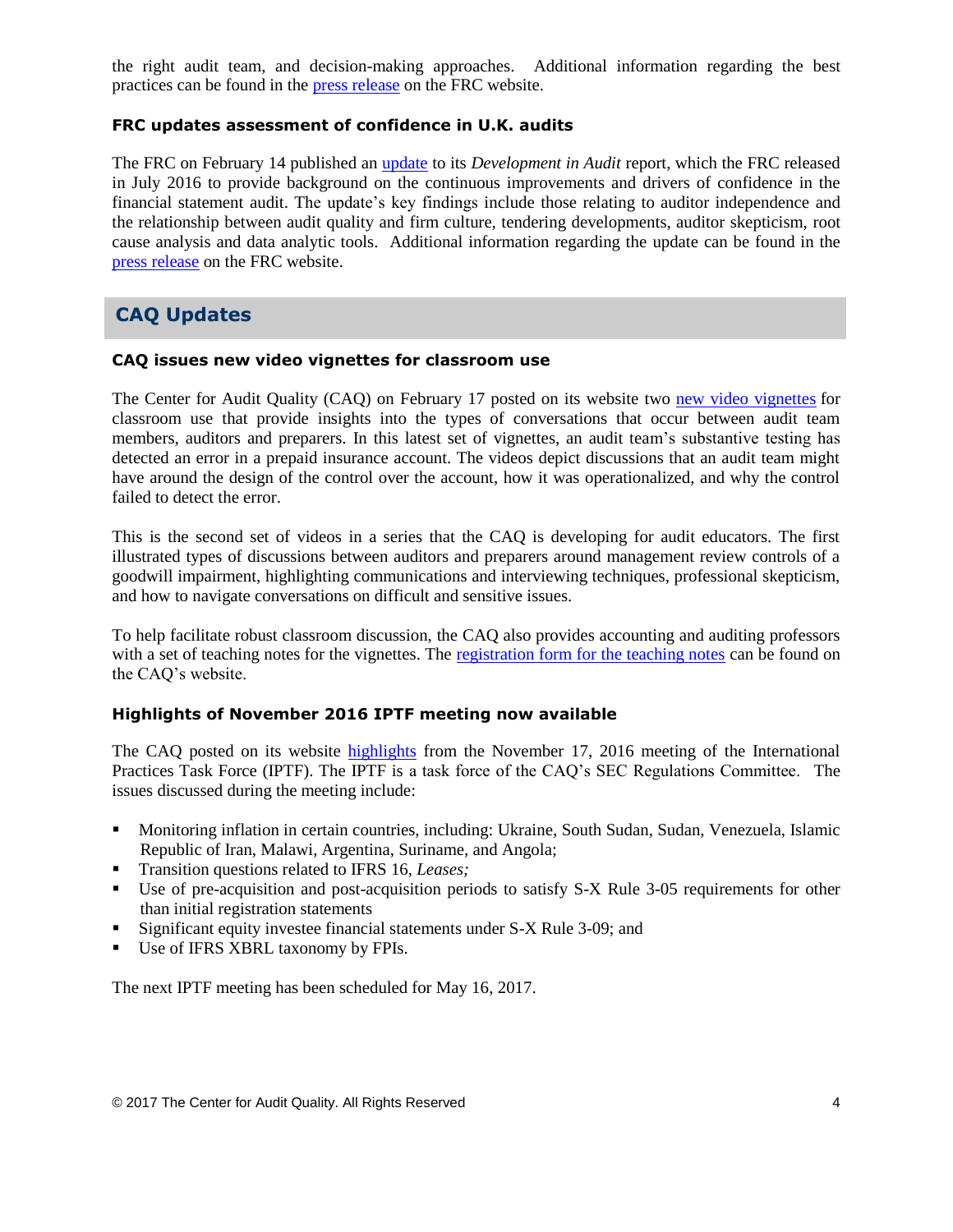#### **CAQ issues new 'Profession in Focus' videos**

The CAQ issued two new episodes of its online video series, Profession in Focus:

- [Episode 40](https://www.youtube.com/watch?v=SMi1U26LmDk) features Ken Bertsch, Executive Director of the Council of Institutional Investors. Bertsch discusses the strong state of corporate governance, his organization's top priorities, the use of non-GAAP measures, and why the Sarbanes-Oxley Act has been "very successful."
- [Episode 41](https://www.youtube.com/watch?v=AD4S6KntJUw&feature=youtu.be) features KPMG LLP Partner Timothy Hedley. KPMG's Global Lead for Fraud Risk Management service offerings, Hedley discusses the keys to robust fraud deterrence and detection, the role of technology in anti-fraud efforts, and the importance of ethical corporate culture.

#### **Fornelli discusses implementing new revenue recognition standard**

CAQ Executive Director Cindy Fornelli appeared on the [February 22 episode](http://boardroomresources.com/episode/company-prepared-new-revenue-recognition-standard/) of *Inside America's Boardroom* to discuss how boards – and particularly audit committees – can successfully discharge their oversight and financial reporting responsibilities in implementing the new revenue recognition standard.

The new standard, which is scheduled to go into effect on January 1, 2018, will affect companies across various functional areas including accounting, investor relations, legal, sales, information technology, human resources, and many more. Because that implementation will require a significant amount of time and resources, the CAQ developed a tool, *[Preparing for the New Revenue Recognition Standard: A Tool](http://www.thecaq.org/preparing-new-revenue-recognition-standard-tool-audit-committees)  [for Audit Committees](http://www.thecaq.org/preparing-new-revenue-recognition-standard-tool-audit-committees)*, to help audit committees assess a company's implementation of the new revenue recognition standard.

#### **Fornelli: What to Know Regarding Fraud Investigations and the SEC**

When a company identifies or suspects the existence of fraud, what steps should management and the board of directors take? What are key factors of which to be aware? As a follow-up to a December 2016 [webcast](https://www.youtube.com/watch?v=dwCPzVVHRF4&feature=youtu.be) on these questions, CAQ Executive Director Cindy Fornelli posted a [companion commentary](https://www.ifac.org/global-knowledge-gateway/risk-management-internal-control/discussion/fraud-investigations-and-sec) at the Global Knowledge Gateway of the International Federation of Accountants.

"Dealing with fraud – particularly if it entails an investigation by government authorities – is usually not a walk in the park," Fornelli writes. To address this challenge, she sets out key points made by the webcast panelists, including having awareness of government cooperation programs, knowing the right time to self-report potential fraud, getting the board engaged, and communicating robustly.

## **Upcoming Events**

**March 1-2** International Corporate Governance Network Washington DC Event, Washington, DC [\(Link\)](https://www.icgn.org/events/icgn-washington-dc-event)

**March 9** SEC Investor Advisory Committee, Washington, DC [\(Link\)](https://www.sec.gov/rules/other/2017/33-10306.pdf)

**March 13-17** IAASB Meeting, Lima, Peru [\(Link\)](http://www.iaasb.org/meetings/lima-peru)

#### **March 15**

FASB Roundtable on Proposed Improvements to Insurance Accounting, Norwalk, CT [\(Link\)](http://www.fasb.org/jsp/FASB/Page/SectionPage&cid=1218220079452)

© 2017 The Center for Audit Quality. All Rights Reserved 5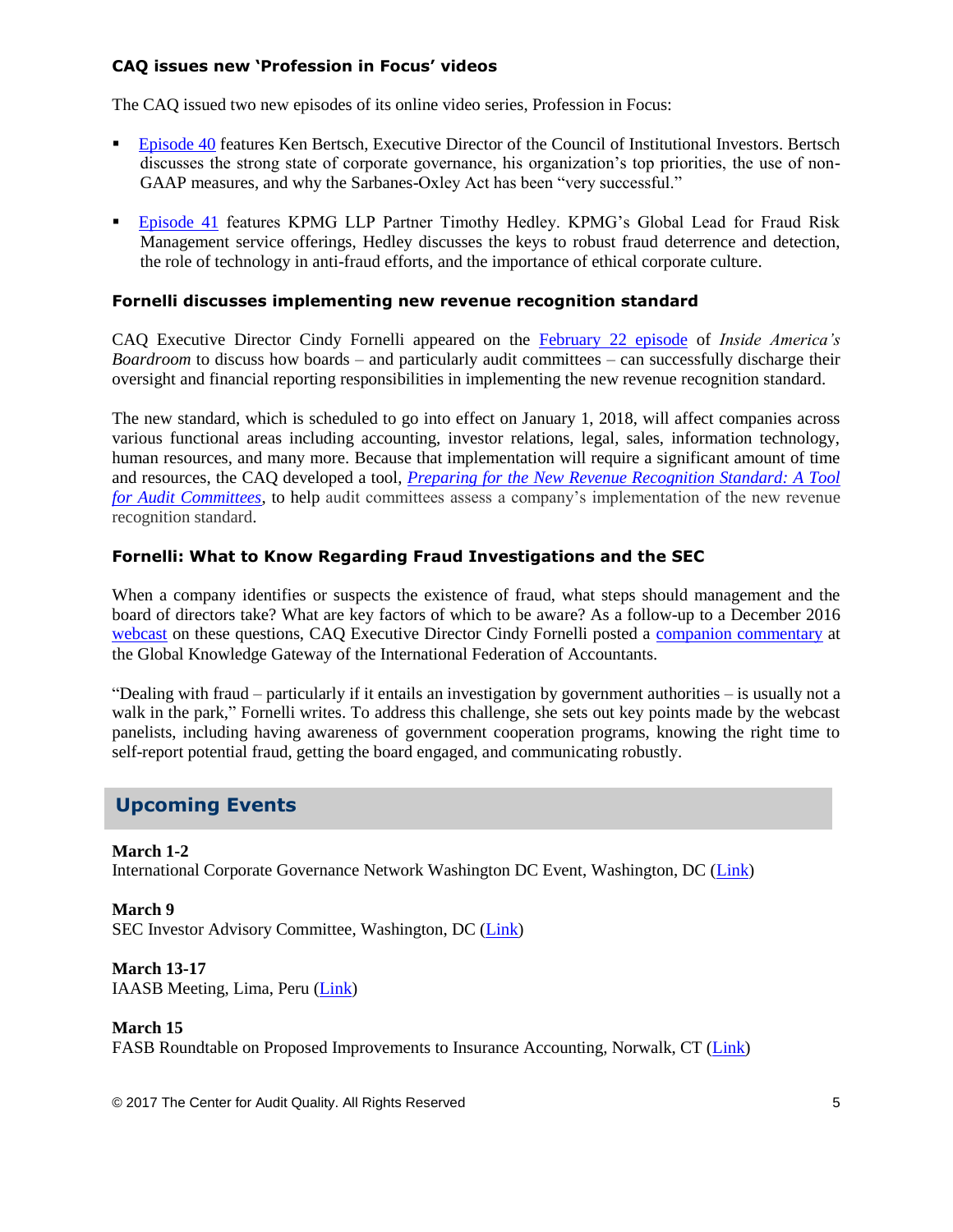#### **March 17**

FASB Roundtable on Decision Process under the Disclosure Framework and Materiality, Norwalk, CT [\(Link\)](http://www.fasb.org/jsp/FASB/Page/SectionPage&cid=1218220079452)

#### **March 20-24**

IASB Board Meeting, London, UK [\(Link\)](http://www.ifrs.org/Meetings/Pages/IASB-Meeting-March-2017.aspx)

#### **March 30**

U.S. Chamber of Commerce Annual Capital Markets Summit, Washington, DC [\(Link\)](http://www.centerforcapitalmarkets.com/event/11th-annual-capital-markets-summit/)

**May 3-5** AICPA CFO Conference, Phoenix, AZ [\(Link\)](http://www.aicpastore.com/AST/Main/CPA2BIZ_Primary/Accounting/PRDOVR~PC-CFO/PC-CFO.jsp)

**May 3-5** Investment Company Institute General Membership Meeting, Washington, DC [\(Link\)](https://www.ici.org/events)

**May 8-10** AICPA Employee Benefit Plans Conference, Nashville, TN [\(Link\)](http://www.aicpastore.com/EmployeeBenefitPlans/aicpa-employee-benefit-plans-conference/PRDOVR~PC-EMPBEN/PC-EMPBEN.jsp)

**May 21-24** CFA Institute Annual Conference, Philadelphia, PA [\(Link\)](https://www.cfainstitute.org/learning/events/Pages/05212017_121269.aspx)

#### **May 24-25**

PCAOB Standing Advisory Group Meeting, Washington, DC [\(Link\)](https://pcaobus.org/News/Events/Pages/SAG-meeting-May-2017.aspx)

#### **June 6-8**

National Association of State Boards of Accountancy Western Regional Meeting, Coeur d'Alene, ID [\(Link\)](https://www.nasba.org/blog/2011/01/26/2017westernregional/)

#### **June 12-14**

AICPA National Advanced Accounting and Auditing Technical Symposium, Las Vegas, NV [\(Link\)](http://www.aicpastore.com/AST/Main/CPA2BIZ_Primary/AuditAttest/PRDOVR~PC-NAA/PC-NAA.jsp)

#### **June 19-23**

IAASB Meeting, New York, NY [\(Link\)](http://www.iaasb.org/meetings/new-york-usa-15)

#### **June 27-29**

National Association of State Boards of Accountancy Eastern Regional Meeting, Newport, RI [\(Link\)](https://www.nasba.org/blog/2011/01/26/2017easternregional/)

#### **June 28-July 1**

Society for Corporate Governance Professionals National Conference, San Francisco, CA [\(Link\)](http://www.societycorpgov.org/governanceprofessionals/events/eventdescription?CalendarEventKey=851a8b9c-fb04-4269-8b94-9b7e9fd7b46c&EventTypeKey=9e2ded4f-5bc1-4948-9fce-5d6e00640a66&Home=/governanceprofessionals/events/calendar)

#### **July 11-13**

International Corporate Governance Network Annual Conference, Kuala Lumpur, Malaysia [\(Link\)](https://www.icgn.org/events/icgn-annual-conference-2017-kuala-lumpur)

#### **August 5-9**

American Accounting Association Annual Meeting, San Diego, CA [\(Link\)](http://aaahq.org/Meetings/2017/Annual-Meeting)

**September 18-22** IAASB Meeting, New York, NY [\(Link\)](http://www.iaasb.org/meetings/new-york-usa-16)

© 2017 The Center for Audit Quality. All Rights Reserved 6